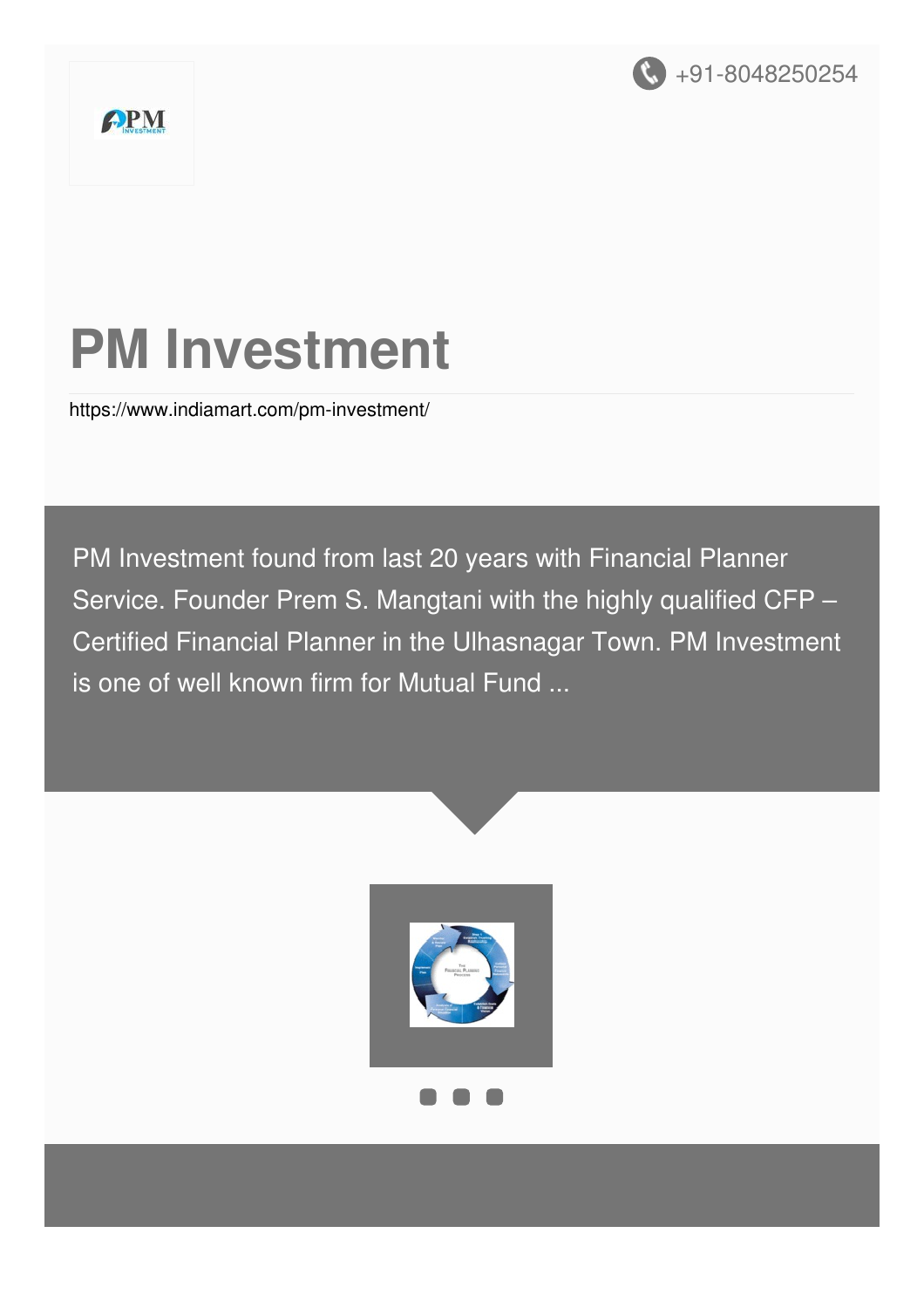### About Us

PM Investment found from last 20 years with Financial Planner Service. Founder Prem S. Mangtani with the highly qualified CFP – Certified Financial Planner in the Ulhasnagar Town. PM Investment is one of well known firm for Mutual Fund Investment with high return because the investment is done fully in professional way. Client satisfaction is mean goal of PM Investment.PM Investment is an independent, unbiased financial Investment company. Our endeavour is to choose the best of breed products from across more than 900 mutual fund schemes, life and health insurance schemes, fixed deposit schemes to find the one best suited for your financial goals. As a policy we give equal importance to all our clients irrespective of their investment value.We are today serving all types of clients – right from "Do it yourself" investors who know what they want, to investors who are looking for a second opinion on their selection, to investors who want to rely on an Expert Financial Planning who will be their 'Financial Doctor' and will work with them towards achieving their life time financial goals

#### **For more information, please visit**

<https://www.indiamart.com/pm-investment/aboutus.html>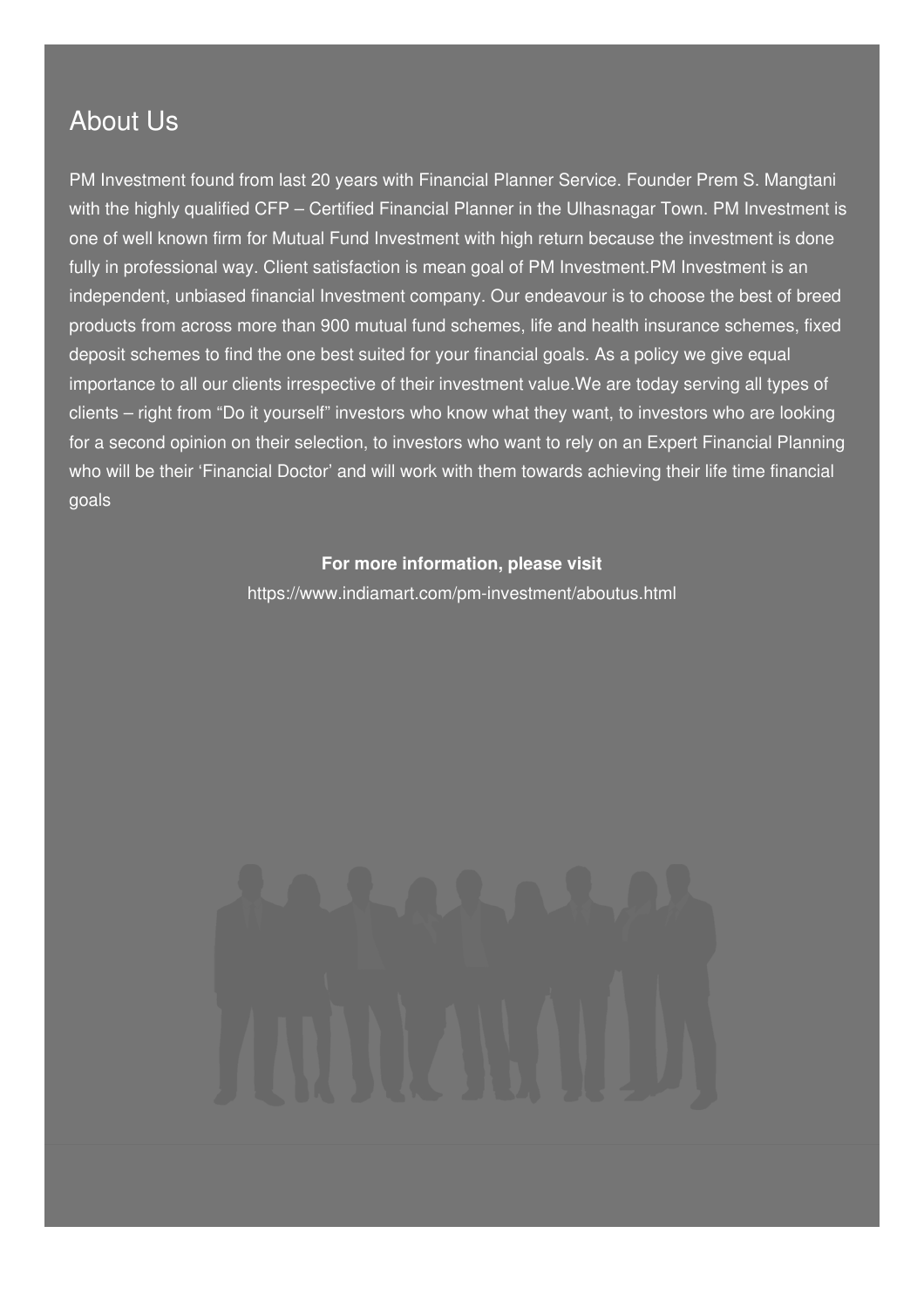#### **OTHER SERVICES**



**Financial Planning** 



Single Element Planning



**Mutual Fund** 



Life Insurance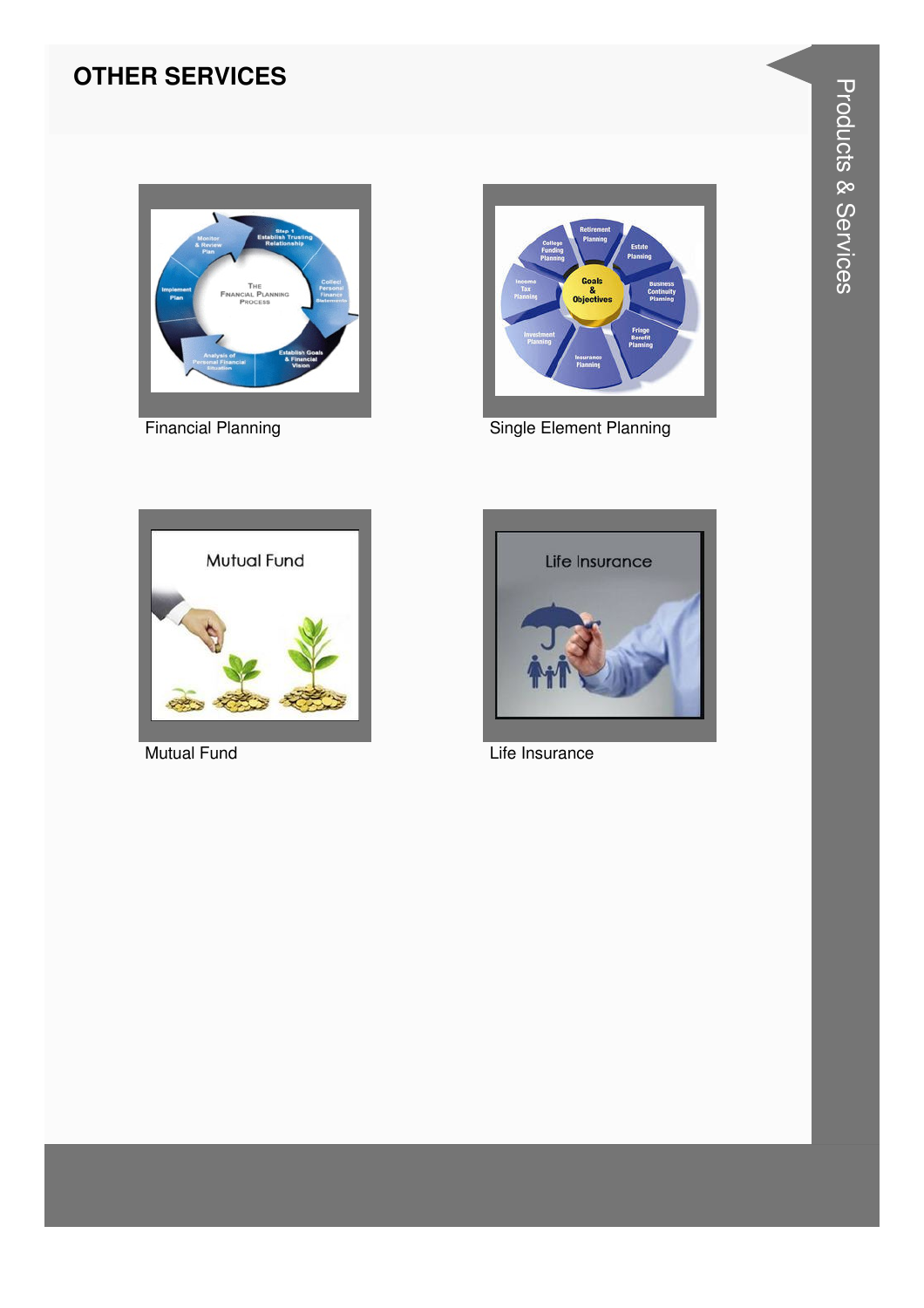## Factsheet

Year of Establishment : 1991

Nature of Business **in American Service Provider** : Service Provider